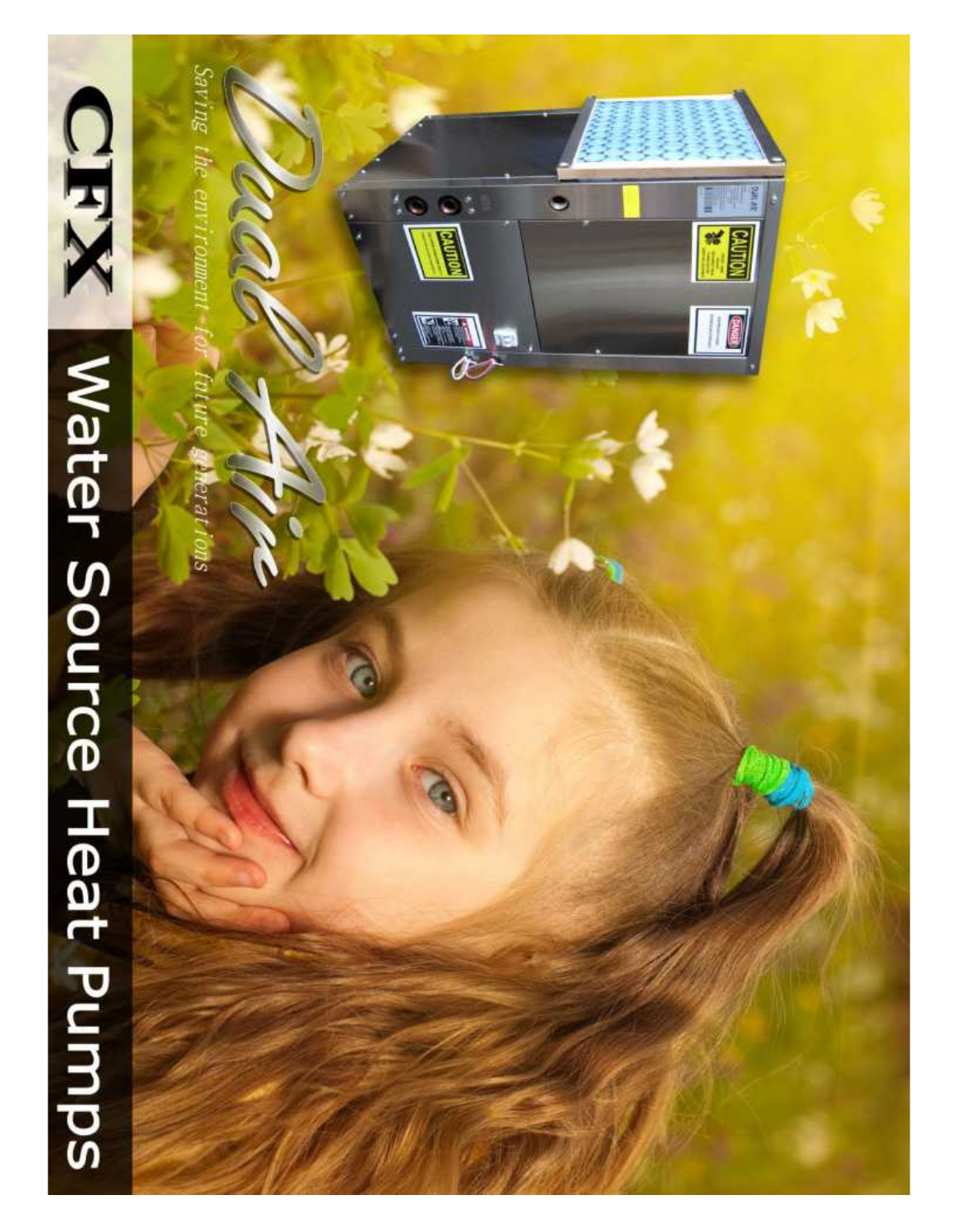

#### **The Company**

Established in Miami, Florida, *Dual Air* specializes in the manufacture of efficient *green technology* for a wide range of residential and commercial heating and cooling products. Our success has been built on a strong reputation of superior quality, value, excellent service, honesty and integrity. Striving for excellence, it commits itself to continuing research and development in *Geothermal* and Water Source Heat Pump technology.

Aiming to be on the forefront of product development and *innovative* design, as well as the optimization of its units' performance, Dual Air designed and manufactured high quality equipment's that are well-engineered, reliable and cost-effective. Today, Dual Air offers several complete lines of Geothermal and water source heat pump products not only meeting customer satisfaction, but even exceeding their expectations.

Our long list of available feature makes them the ideal choice for either new construction or retrofit residential and commercial projects. It is a great benefit in terms of *quality, cost* and *efficiency*. Dual Air's team efforts have been focused on providing value to our customers.

**DUAL AIR**

#### **Experience**

The engineers at *Dual Air* have many years of experience in the design of Geothermal and Water Source heat pump products and similar applications.

Our sales and marketing department is an extension of our design team. Our remarkable customer service ensures all your questions are answered and that you are satisfied with your every purchase. We are passionate about what we do and a good customer report is our reward.

#### **Quality and Perfection**

Quality and Perfection is the core of our busi ness. While other producers normally utilize Galvalume, Aluminum-zinc alloy cabinets or other materials in their production, Dual Air takes extra consideration and attention to every unit's quality. All our standard products being built mostly from stainless steel cabinet is among its most remarkable feature that sets our equipment's apart from similar products offered.

Also, we have strict quality procedures to be followed during each step of manufacturing process.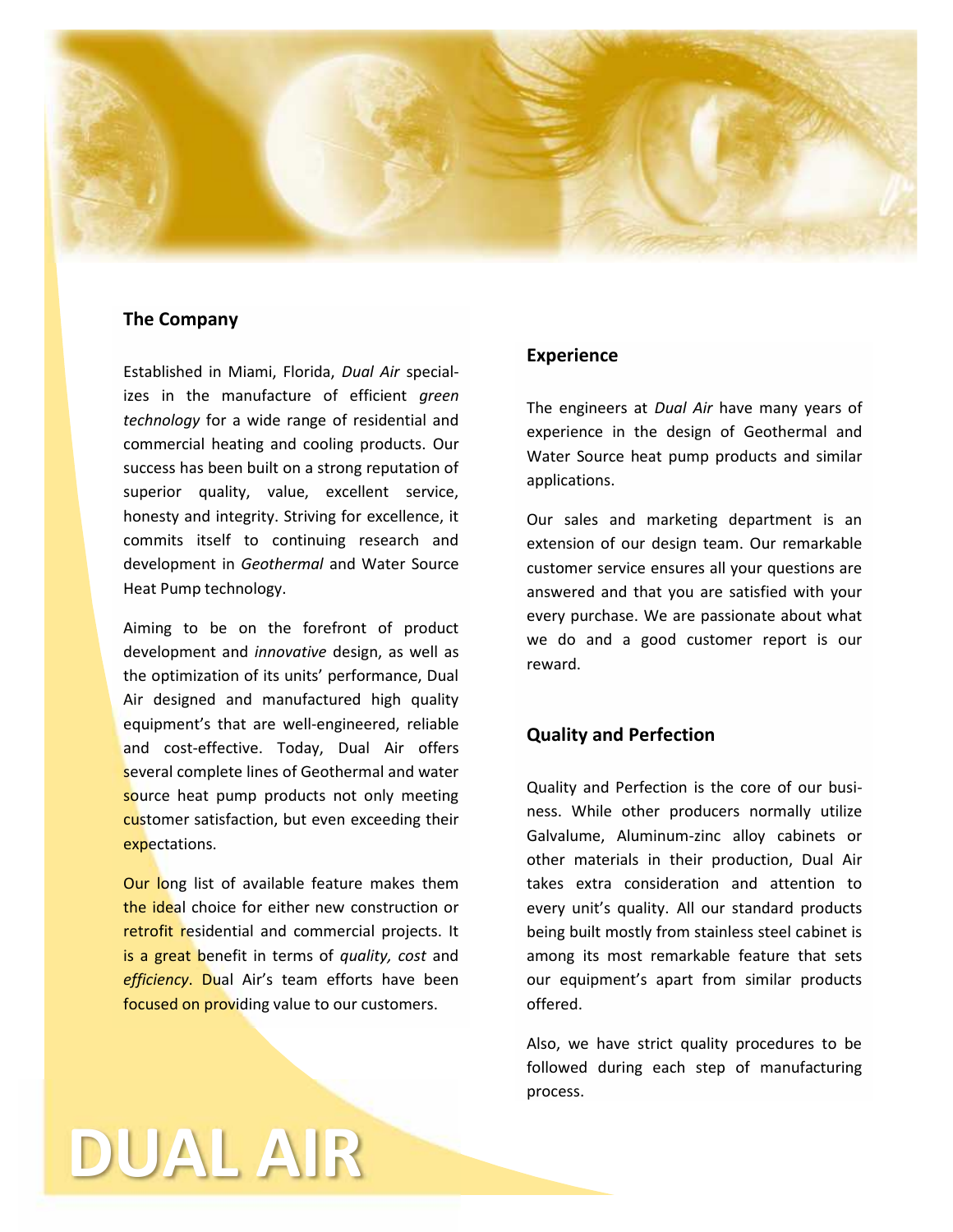## WATER SOURCE **GEOTHERMAL HEAT PUMPS** *and*

In every project development, design, and engineering, we always ensure there are no loose ends, the system is exactly as designed and expected, and that utmost performance is achieved. Whether you are purchasing standard or custom-designed in Geothermal and Water Source heat pump products, every Dual Air product is built to exact design specifications. Every component and function is tested and is warranted to meet its performance.

Part of our business development strategy is to constantly *leverage* new technologies. Dual Air products are continually developed using the latest technology and quality control testing, giving you the safest and most efficient, eco-friendly equipment's in the market.

#### **Our Products and the Environment**

Faced with today's tough environmental challenges and with *global warming*, we are more committed than ever to develop solutions which utilize sustainable energy sources in order to conserve our planet's non-renewable reserves of fossil fuels. Striving to help create a greener environment, we offer a wide range of eco-friendly heat pumps and constantly adding more to our product list. Our CFX series uses *R410A* that is chlorine free and non-depleting refrigerant. Such will not only help save money on energy bills but also help reduce carbon dioxide emissions in the atmosphere to help control global warming.

On top of that, Dual Air is dedicated to providing the best possible solution for families and businesses in Florida, across United States and to outside regions. You can count on us to provide you with a system that fits your unique needs. We can meet the expectations of the most demanding projects with our broad based knowledge of our industry. No matter what your Geothermal and Water Source heat pump requirements are, *Dual Air* can deliver a Solution.

#### **For more information contact us at:**

**Phone:** 305-545-6666

**Fax:** 305-325-1966



The CFX series are part of a market-leading range of superior efficiency water to air heat pumps from Dual Air. Standard units are available up to 5 tons and custom unit up to 100 tons there are units to meet your every need.